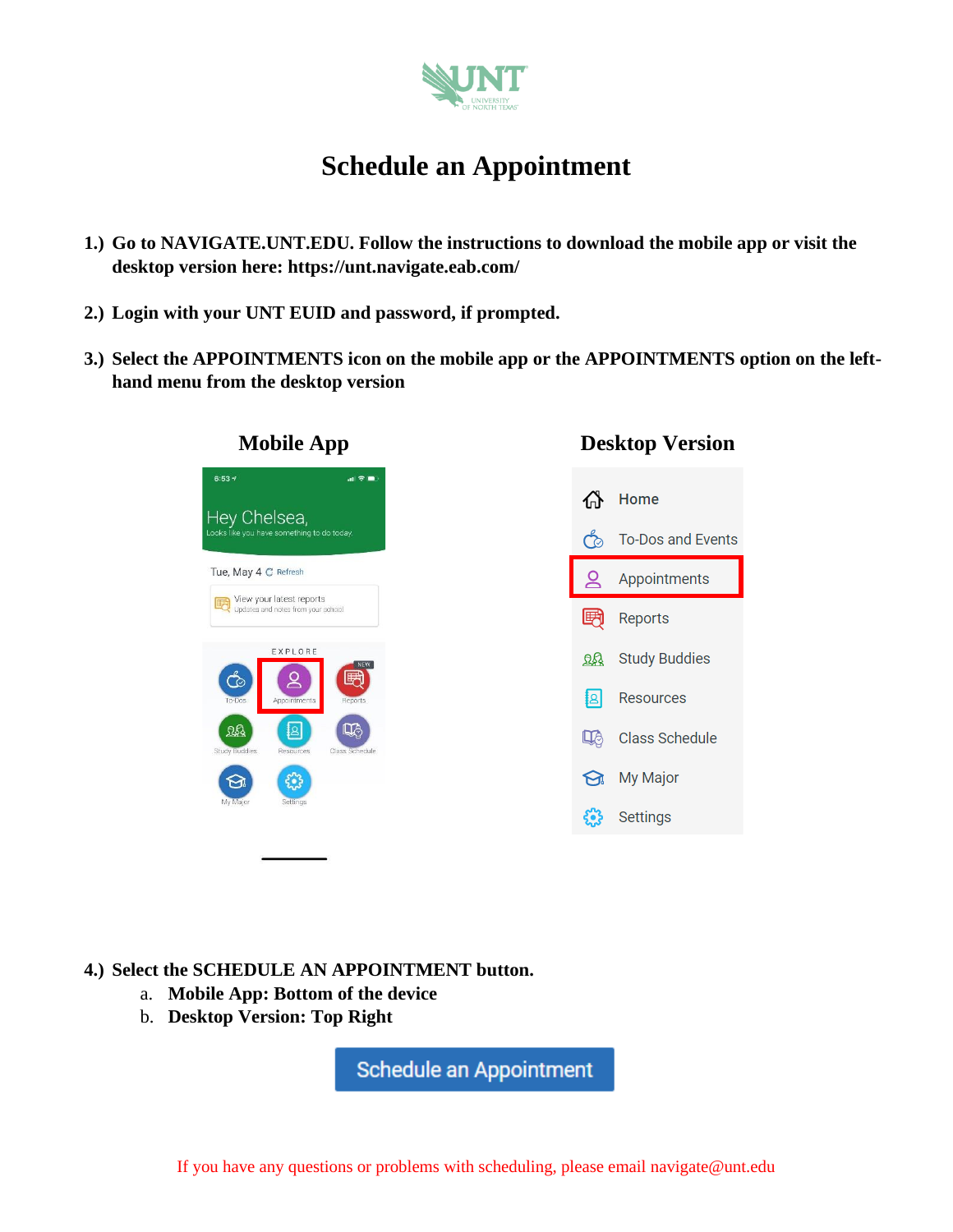

# **5.) Fill in the appropriate drop-downs based on what you need.**

| What can we help you find?                                                                                                                                                                                                                  |  |
|---------------------------------------------------------------------------------------------------------------------------------------------------------------------------------------------------------------------------------------------|--|
| Below, you will find available options for scheduling an appointment. If you cannot find something that you are<br>looking for, try the other appointment options to see available options for dropping in or requesting an<br>appointment. |  |
| *What kind of assistance do you need?                                                                                                                                                                                                       |  |
|                                                                                                                                                                                                                                             |  |
| *Service                                                                                                                                                                                                                                    |  |
|                                                                                                                                                                                                                                             |  |
| Pick a Date (i)                                                                                                                                                                                                                             |  |
| Monday, December 6th 2021                                                                                                                                                                                                                   |  |

*Pay special attention to the blue headings that may provide additional details about services.* 

| *Service (scroll for all options)  |  |
|------------------------------------|--|
|                                    |  |
| <b>Health Professions Advising</b> |  |
| Pre-Chiropractic Advising          |  |
| Pre-Dental Advising                |  |
| Pre-Medical Advising               |  |
| Pre-Nursing Advising               |  |

**6.) Pick a date (appointment options will show for multiple dates surrounding the date you choose)**

## **7.) Select FIND AVAILABLE TIME**

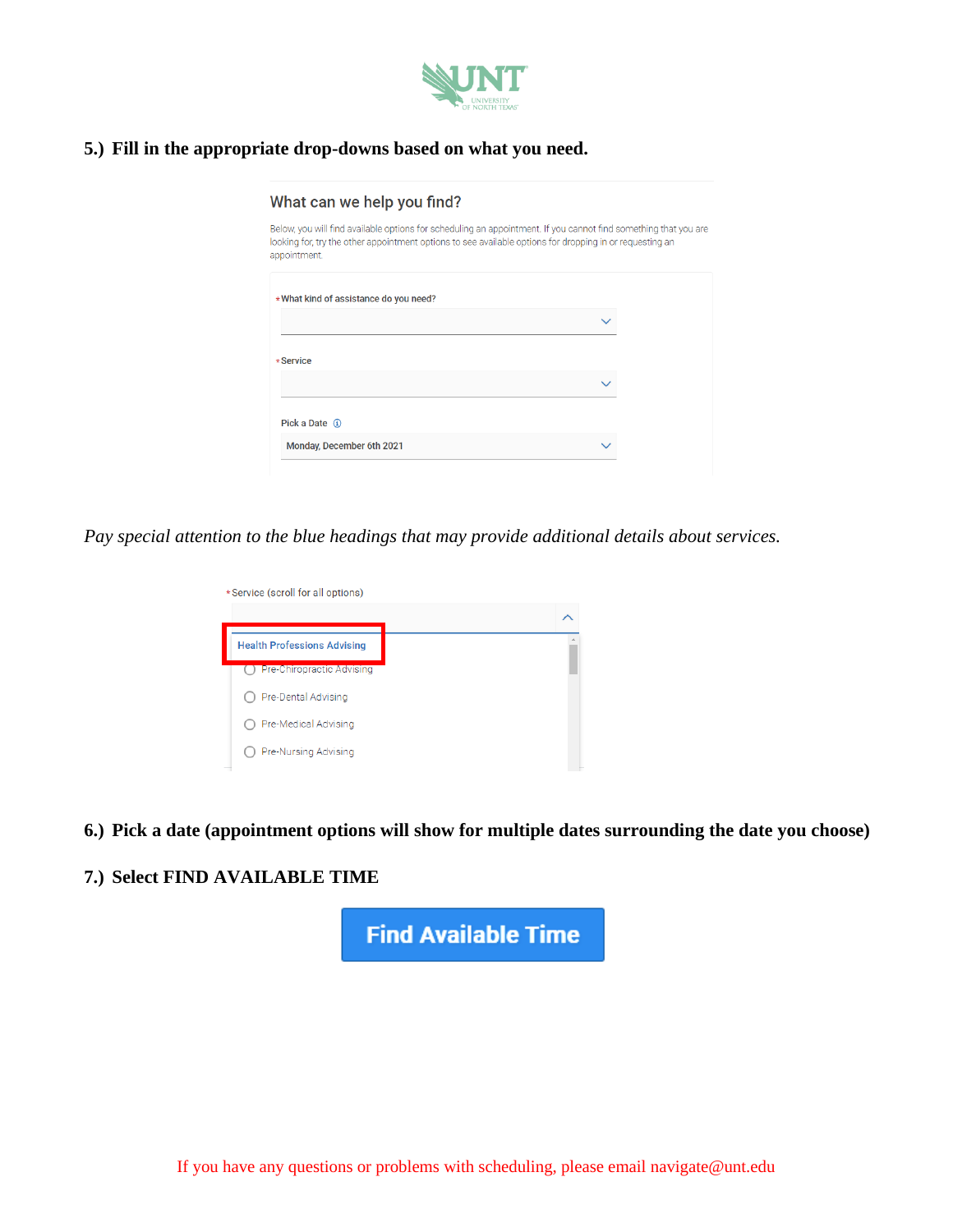

**8.) Review the available times and days and use the filters as appropriate to find specific staff members or a particular appointment mode (online, in-person, etc.). On the MOBILE APP, the filters can be found on the top right under the icon. On the DESKTOP version, the filters are on the left-hand side under the calendar.** 



### **Mobile App Desktop Version**

 $\overline{2}$ 

9  $10$ 11

 $16<sup>°</sup>$  $17$ 

23

30  $31$ 

24 25

 $16$  >

 $\checkmark$ 

Sa

 $\overline{4}$ 3

 $18$ 

**9.) Select your chosen time/date by choosing the corresponding bubble**